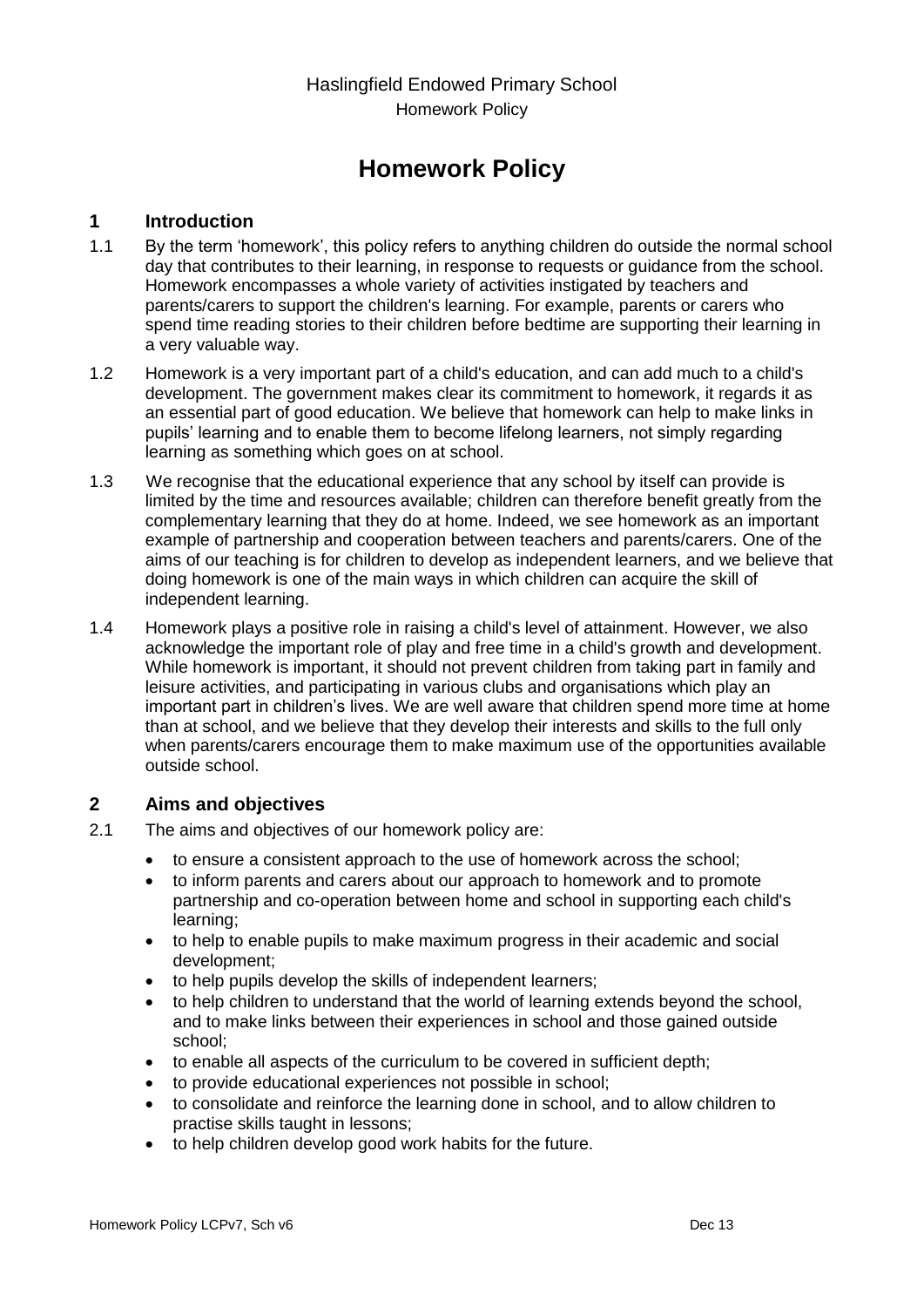# Haslingfield Endowed Primary School Homework Policy

### **3 Types of homework**

- 3.1 Staff and pupils regard homework as an integral part of the curriculum it is planned and prepared alongside all other programmes of learning.
- 3.2 We set a variety of homework activities. In the Foundation Stage and at Key Stage 1, we provide books for children to take home and read with their parents or carers. We give guidance to parents and carers on achieving the maximum benefit from this time spent reading with their child. We also ask Key Stage 1 children to learn spellings or mathematical facts as part of their homework. Sometimes, we ask children to talk about a topic at home prior to studying it in school. For example, in the history topic on toys, we ask children to find out what toys were popular when their grandparents were young, and, if possible, to bring examples into school to show the other children. Sometimes, we ask children to find and collect things that we then use in science lessons, and occasionally we ask children to take work home that they have started in school, when we believe that they could benefit from spending further time on it. When we ask children to study a topic, or to research a particular subject, we encourage them to use not only the school library but also the local library, as well as the internet and CD-ROMs.
- 3.3 At Key Stage 2, we continue to give children the sort of homework activities outlined in paragraph 3.2, but we expect them to do more tasks independently. We set literacy and numeracy homework routinely each week, and we expect the children to consolidate and reinforce the learning done in school through practice at home. We also set homework as a means of helping the children to prepare for occasional tests, as well as to ensure that prior learning has been understood.
- 3.4 Homework is marked according to the general school Marking Policy. Homework completed well is acknowledged and praised. There may be issues arising from the work, which the teacher will follow up in lesson time.
- 3.5 We recognise that children have individual learning styles, which means that some tasks, for example, research, can be completed in a number of different ways, while others demand a particular approach or method, for example, mathematical calculations.

#### **4 Amount of homework**

4.1 As they move through the school, we increase the amount of homework that we give the children. We expect children in Key Stage 1 to spend approximately one hour a week doing homework, although this may well be in addition to reading and enjoying books with a parent. We expect children in Years 3 and 4 to spend approximately 15–20 minutes per night on homework, and children in Years 5 and 6 to spend approximately 30 minutes per night.

#### **5 Inclusion and homework**

5.1 We set homework for all children as a normal part of school life. We ensure that all tasks set are appropriate to the ability of the child, and we endeavour to adapt any task set so that all children can contribute in a positive way. When setting homework to pupils who have special educational needs, we refer to those pupils' Individual Education Plans (IEPs), if applicable, and take their individual needs into account.